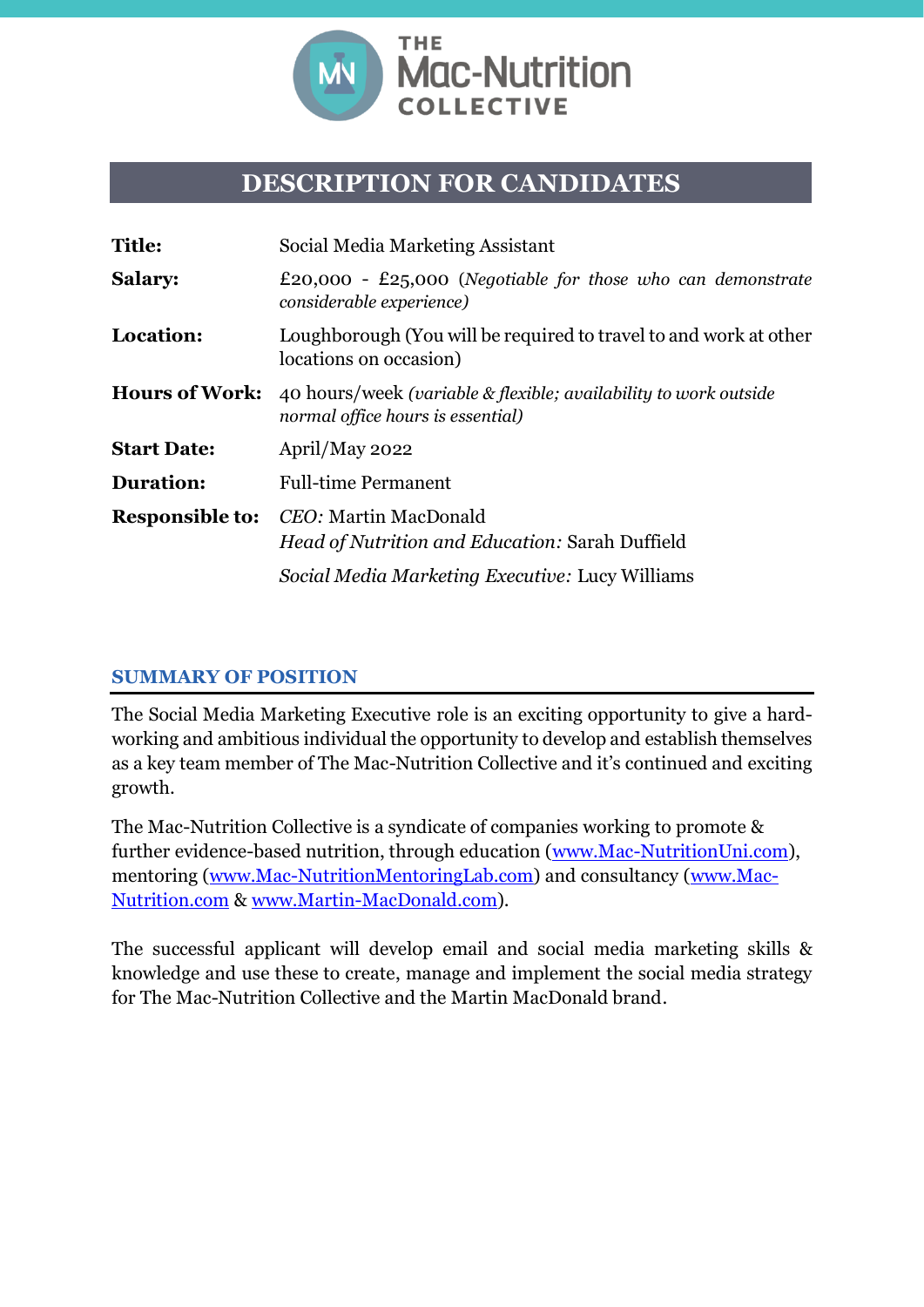

# **PERSON SPECIFICATION**

## **QUALIFICATIONS AND EXPERIENCE**

#### **Essential**

- Experience using a wide variety of social media platforms
- Computer proficiency with IT systems, MS Office, Web Browsers and Mac Mail/Gmail

### **Desirable**

- Any knowledge or experience in Facebook advertising
- Any knowledge or experience in email marketing platforms (e.g. MailChimp)
- Any knowledge or experience of SEO
- Experience or an interest in videography/photography
- **Experience using Adobe programmes**

### **ESSENTIAL SKILLS AND ABILITIES**

### **Essential**

- Demonstrates clear and professional communication with attention to detail
- Possesses a thorough but efficient approach and strategy towards tasks
- Ability to communicate clearly and fluently, in English

### **Desirable**

- An understanding of marketing and business in the health and fitness industry
- Is well versed with the activities and general mission of The Mac-Nutrition Collective and Martin MacDonald

### **PERSONAL DISPOSITION**

- Displays an energetic, positive, helpful, 'above and beyond', 'can-do' attitude
- Willing to support others in the pursuit of business goals
- Highly motivated with a passion for the brand vision